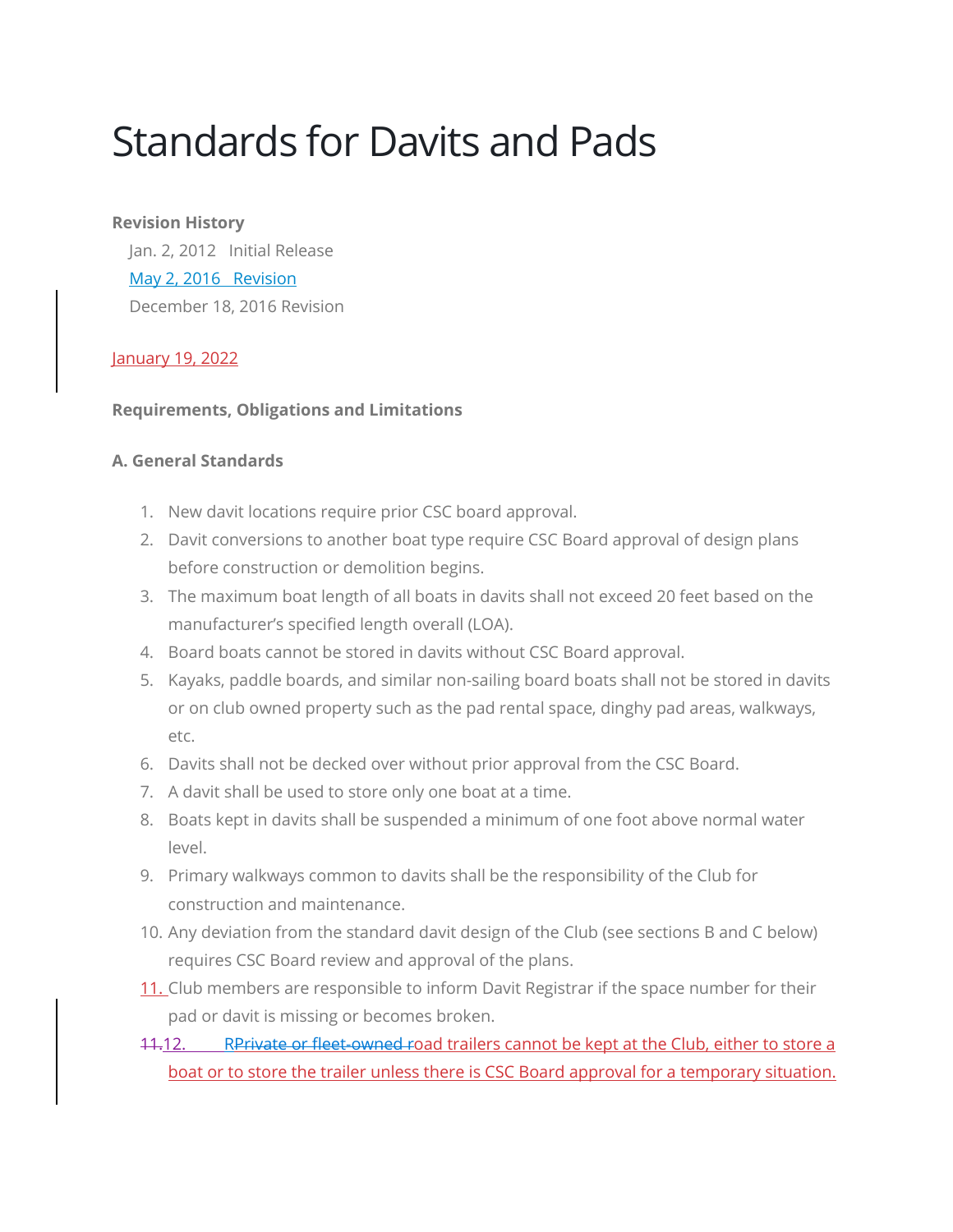## **B. Centerboard Boat Davits**

- 1. Steel is the preferred material for davit reconstruction consistent with that of present metal davits.
- 2. Upper davit rails may make use of CSC-provided walkway pilings
- 3. Wood may be used for repair of singular elements (post, rail, etc) of an existing wood davit.
- 4. Wood may not be used to repair the primary structure of an existing metal davit.
- 5. Davit posts shall consist of 4 steel pilings, of 2 7/8 inch outside diameter minimum and a minimum of schedule 40.
- 6. Finger pier support beams or joists shall be replaced with steel when they are in need of replacement. Finger piers must be steel in an all-metal davit. Twelve (12) gauge galvanized C-Purlin is the minimum material to be used. Dimensions are 4 inch top to bottom with a 2 inch flange.
- 7. Hoist cable shall be a minimum of 1/8 inch diameter of stainless or galvanized steel with a minimum breaking strength of approximately 1500 lbs and safe working load of approximately 300 lbs. Use thimbles and compression fittings or swaged end fittings at cradle or turn buckle attachments.
- 8. The maximum boat weight shall not exceed 1000 pounds based on the manufacturer's specified weight.
- 9. Cockpit drain will be open and clear. Boat covers will be secured and not allow an accumulation of water.

## **C. Keelboat Davits**

- 1. The maximum boat weight shall not exceed 3000 pounds based on the manufacturer's specified weight.
- 2. To help prevent water from collecting in boats, positive boat drainage shall be maintained at all times (such as by drain plug or bilge pump) and/or covers that are properly maintained and capable of repelling rainwater shall be installed.
- 3. Safety chains shall be used once the boat is in the hoisted position to prevent the boat from dropping due to hoist cable failure. Safety chains of 1/4 proof coil welded chain with a minimum breaking strength of approximately 5000 lbs and safe working load of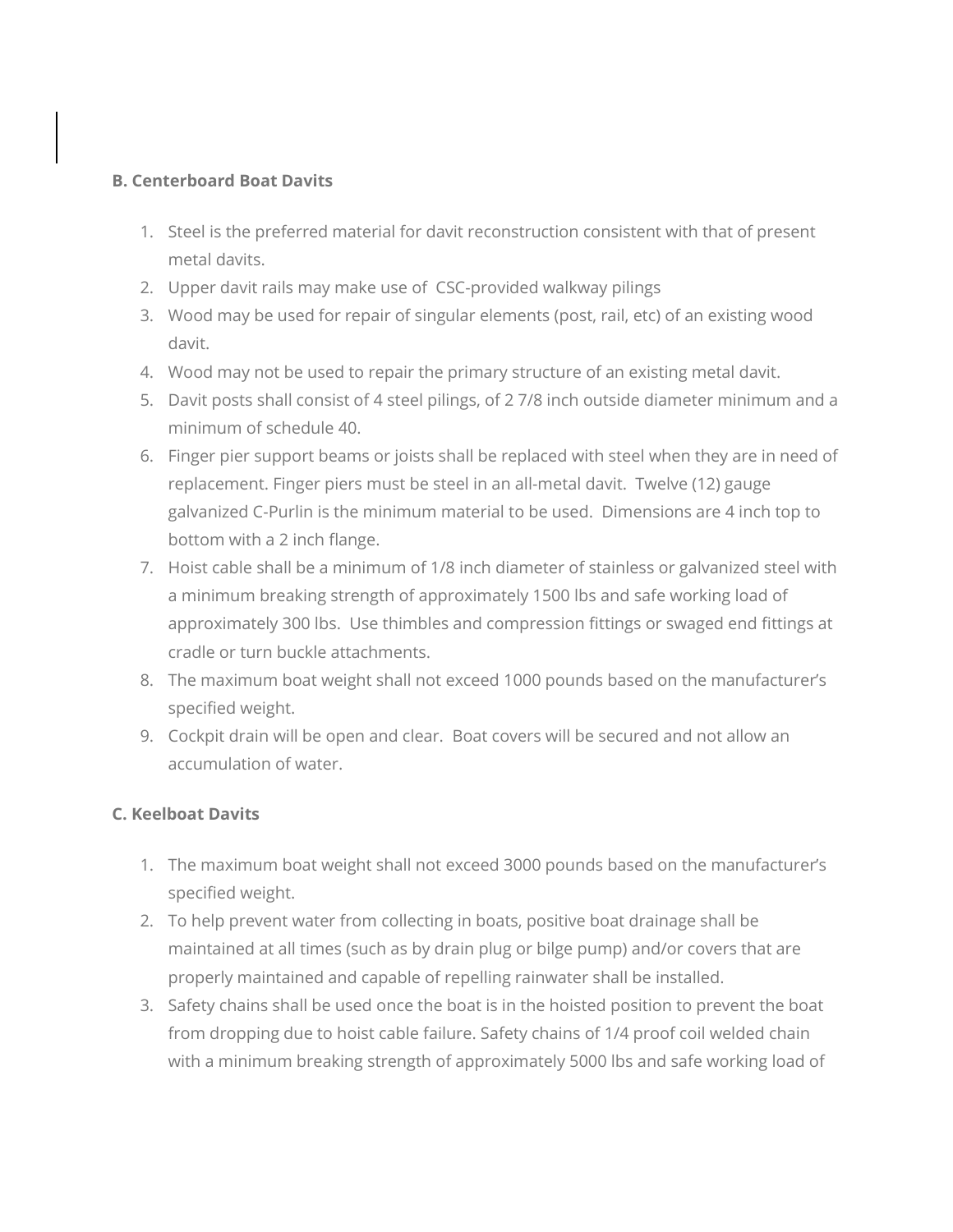approximately 1250 lbs. shall be attached at all four corners of the hoist cradle directly to the upper davit rail.

- 4. Davit posts shall consist of 46 steel pilings, of 3.00 inch inside diameter minimum and a minimum of schedule 40 shall be used to support the weight of the boat. Other pilings supporting only toolboxes or connecting to common walkways may be the same specification as those provided by the club..
- 5. Standard Club-provided primary walkway pilings may be of lesser diameter and gauge than stated in section C-4 above. The Keelboat Davit shall not make use of such lighter gauge pilings but shall implement one of the following: 1) install separate heavier pilings in addition to Club installed pilings or 2) install heavier pilings in place of standard pilings.
- 6. Railings shall be of steel 3.00 x 3.00 x 3/16 inch minimum dimensions.
- 7. Hoisting shall be accomplished with an electrically powered windlass similar to those installed for race committee boats and shall not allow boat free fall in the event of a failure, eg. 1HP minimum with worm gear drive.
- 8. Hoist cable shall be a minimum 1/4 inch diameter of stainless or galvanized steel with a minimum breaking strength of approximately 4800 lbs and safe working load of approximately 960 lbs. with all 4 corners rigged for 2:1 purchase.
- 9. To facilitate safety inspections, cables shall be installed so that they are easily visible and all cable terminations must be above normal water level.
- 10. Hoist pulleys shall have a minimum working load of 1240 pounds.
- 11. A cradle-platform to lift the boat shall consist of steel 5.00 inch center "I" beam with 4.00 inch steel cross beams minimum; or a repetition of appropriate sized angle that meets or exceeds 5" center I-Beam. The boat shall not be hoisted via a "sling" arrangement.
- 12. The hoist cradle width shall be as wide as possible to enable fully vertical hoist cable orientation throughout the hoist-extend range.
- 13. All keelboat electrically powered hoisting motors shall be enclosed or covered to prevent objects from getting stuck in motor during operation.

#### **D. Board Boat Pads and Dinghy Pads**

#### 1. Board Boat Pads are the property of CSC and are leased by Regular Members.

4.2. Board boats stored with mast up mayshall be kept in cradles or on dollies (and not on road trailers) that keep them from turning over. The cradles shall be anchored to fittings provided on the pad area and may not be secured directly to the deck. The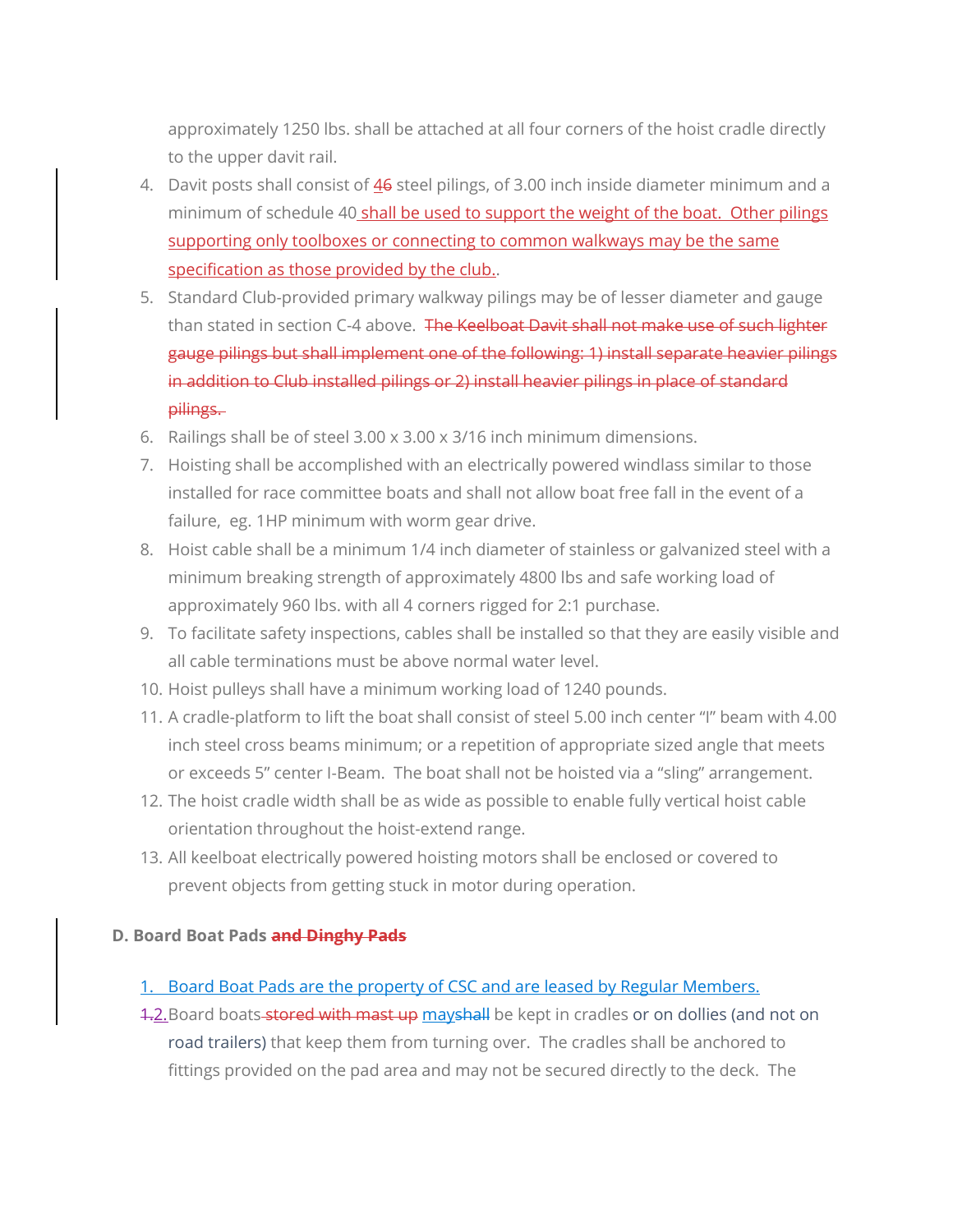boats should be attached to the dock at the bow and secured to the cradle mid-ship to prevent the boat from turning over.

- 2.3. Board boats with dollies will be secured to the dolly. The dolly will then be secured to the dock from the bow.
- 3.4. For board boats with a cockpit drain, the drain will be open and clear. Their boat covers will be secured and not allow an accumulation of water.
- 4.5. Board boats without a drain must have a working cover that is properly maintained.
- 5.6.Catamarans will be secured to the dock at both the foreword and aft cross beam.
- 6.7.Boats kept on board pads shall not overhang the water's edge of the Board Pad and the bow shall not impede or stick out into the walkway. The weight of boats onf Board Pads shall not exceedof 250 pounds.

# CORINTHIAN SAILING CLUB BYLAWS

As Amended and Restated January, 2021

# **ARTICLE I NAME, OBJECTIVES AND INCORPORATION**

## **SECTION 1. NAME.**

The name of this organization shall be CORINTHIAN SAILING CLUB, INC., of the city of Dallas , hereinafter referred to as "the club".

## **SECTION 2. OBJECTIVES.**

The objectives of the club shall be to encourage the sport of sailing, to promote the science of seamanship, and to provide and maintain a pier or piers, club dinghy(s) for the recreation of its members and club power boats for rescue operations and race management on a nonprofit basis.

## **SECTION 3. INCORPORATION.**

The club is incorporated under the laws of the state of Texas .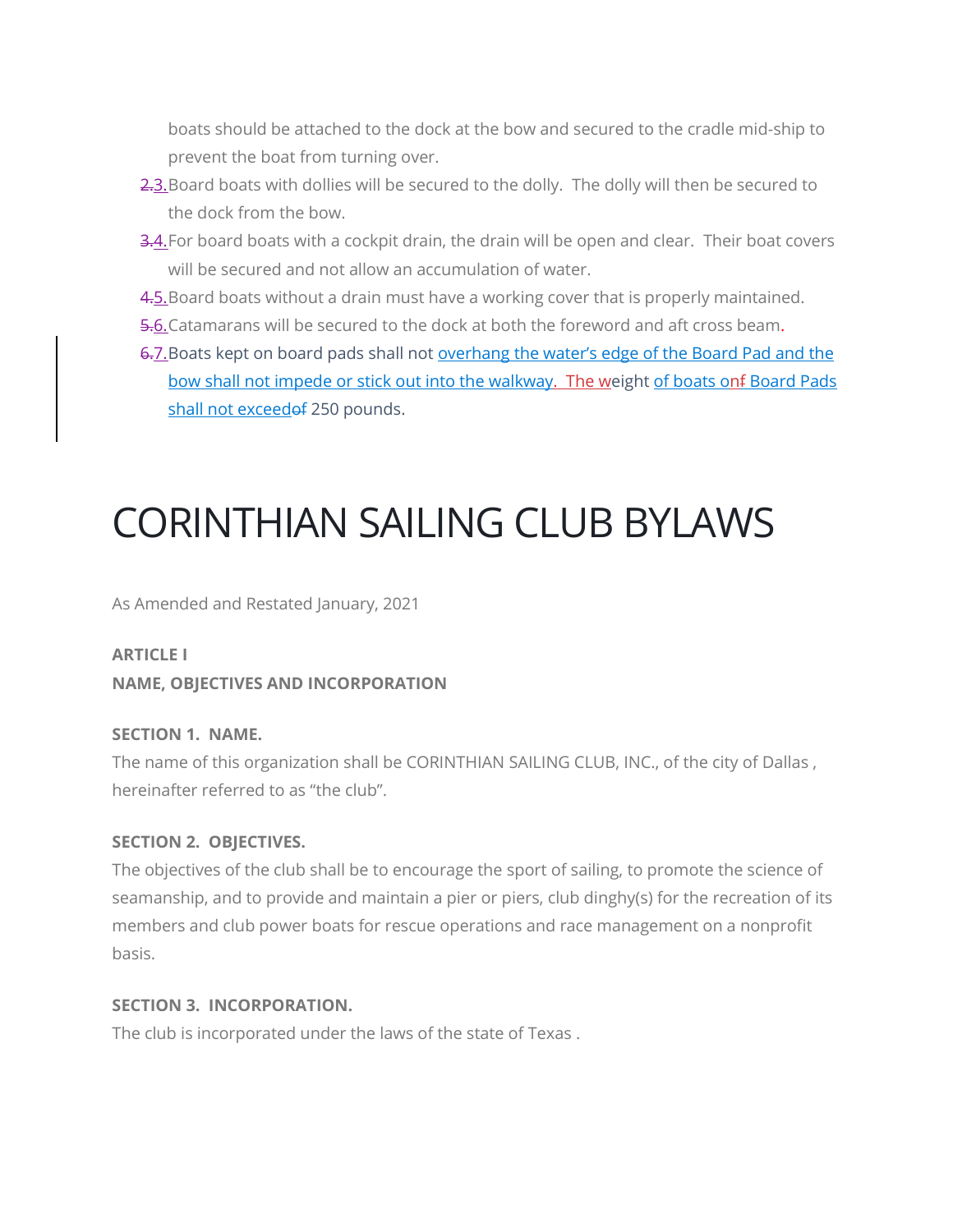## **ARTICLE II MEMBERSHIP**

#### **SECTION 1. REQUIREMENTS.**

 (a) Any person of good moral character and of the age of 18 years or more shall be eligible for membership.

(b) A member's spouse and other dependaents dependents under 21 years of age will be automatically extended the use and privileges of the club with the exception of voting rights; however a spouse may be named delegate by the absent member for the purposes of voting.

 (c) After reaching the age of 18 years, and prior to reaching the age of 21 years, the dependaentdependent of a member may become a regular member without payment of the initiation fee.

 (d) Each member shall be required to contribute a minimum level of service to the club each year. Documentation of the completed service shall be required as part of the annual membership renewal process. Failure to complete this provision will subject the member to a fee to be remitted in addition to their annual dues. The minimum service requirement and fee for non-compliance will be fixed by the Board of Directors and included as part of the annual membership renewal package. This requirement may be fulfilled by participation in any of the following activities

(1) Helping with club sponsored work days, shoreline cleanup or improvement projects.

- (2) Assisting in a club sponsored sailing education program.
- (3) Serving on race committee duty for club sponsored regattas.
- (4) Helping with club sponsored social events.
- (5) Being a member of Board of Director committee as defined in Article VI.
- (6) Completing other activities approved by a member of the Board of Directors.

 (e) Members participating in the race program with non-fleet boats, and not otherwise serving race committee duty with a fleet, may be assigned to race committee duty by the Vice Commodore.

## **SECTION 2. APPLICATION FOR MEMBERSHIP.**

To qualify for membership in the club, an applicant shall present to the Rear Commodore, Membership Committee an application in writing on a suitable form which includes name, address and other pertinent information, signed by the applicant and by two regular members in good standing. The application shall be accompanied by the full amount of the applicable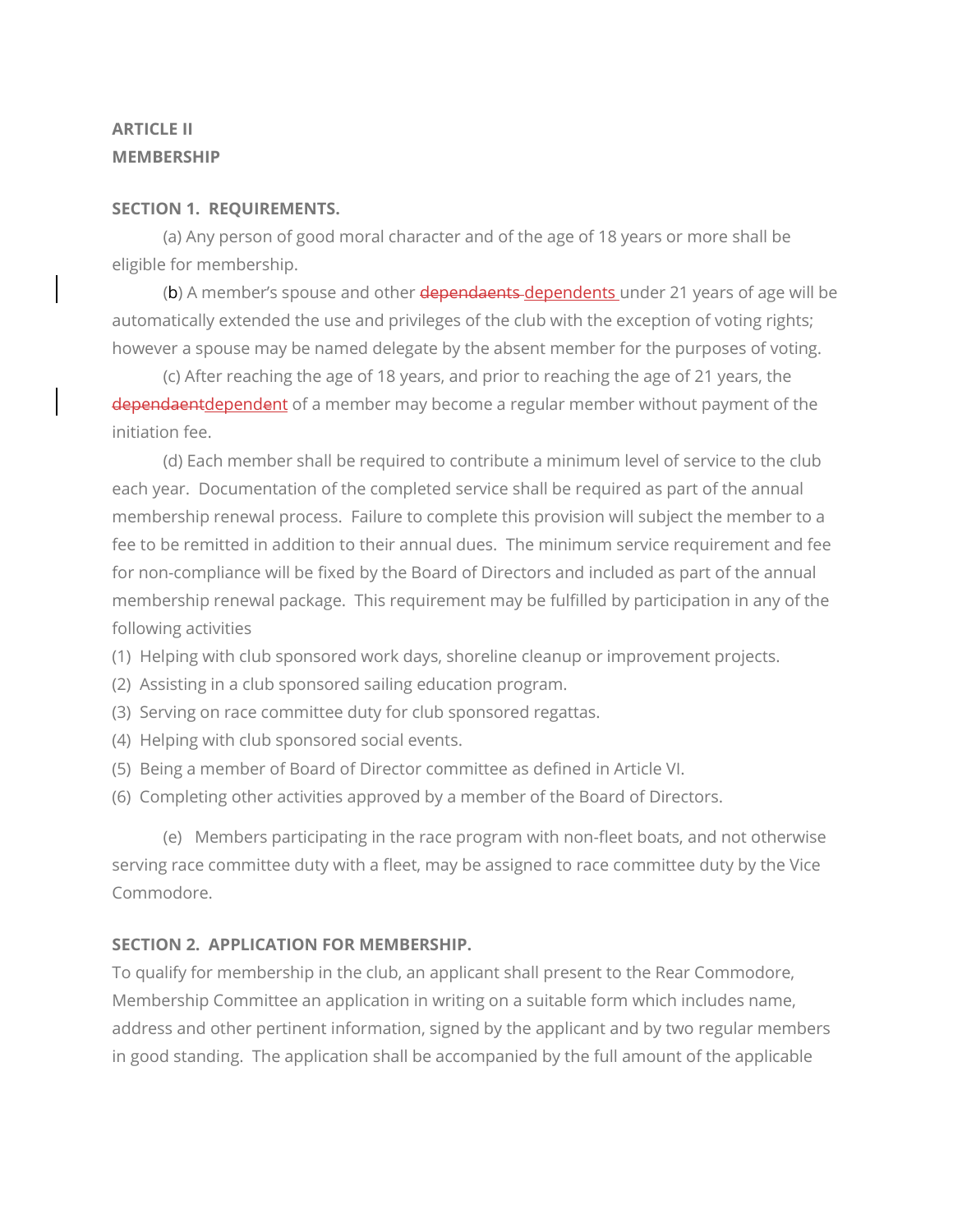initiation fee and appropriate dues and fees. Any person who uses the club on a regular basis shall apply for membership.

#### **SECTION 3. MEMBERSHIP.**

The club shall have the following memberships:

 (a) Regular membership shall be available to all persons expressing an interest in sailing, but shall be required for all persons owning davits, leasing board boat pads or mooring a boat at the club and for all boat owners, except as described in Section 3 (f).

(b) Student membership shall be available to any individual expressing an interest in sailing who is attending an accredited college or university on a full time (12 hours or more) basis and who wishes to rent a davit, lease a board boat pad or moor a boat at the club. After termination of full-time student status, either by graduation or by voluntary or involuntary withdrawal, the former student must become a regular member to continue use of club facilities and participation in club functions. Annual dues and fees of Article III, Section 2 established for regular members shall be required of student members. Initiation fees, special assessments and annual payments for capital improvements as defined in Article III, Sections 1,3 and 4 shall not be required.

 (c) Associate memberships shall be available to all persons expressing an interest in sailing. Associate members may skipper a boat owned by a regular member with the member's permission. Associate members may not own a davit, lease a board boat pad or moor a boat at the club.

 (d) Honorary membership may be granted in recognition of past services to the club by a majority vote of the Board of Directors. The recipient of such honorary membership shall be a member in good standing who is no longer an active participant in all functions of the club. The member shall be tendered an honorary membership in the club for life and shall no longer be subject to paying dues, fees, annual payments or assessments. An honorary member shall be accorded all privileges of a regular member except they shall no longer be eligible to hold any office.

 (e) Special individual and group memberships. In the interest of responsibly promoting the sport of sailing, special memberships will be provided to individuals and youth oriented groups by unanimous vote of the Board of Directors.

(1) Each "group" shall be charged an annual fee to be fixed by the Board of Directors. Examples of "groups" eligible for special membership include Boy Scout troops, high school and college sailing teams, etc.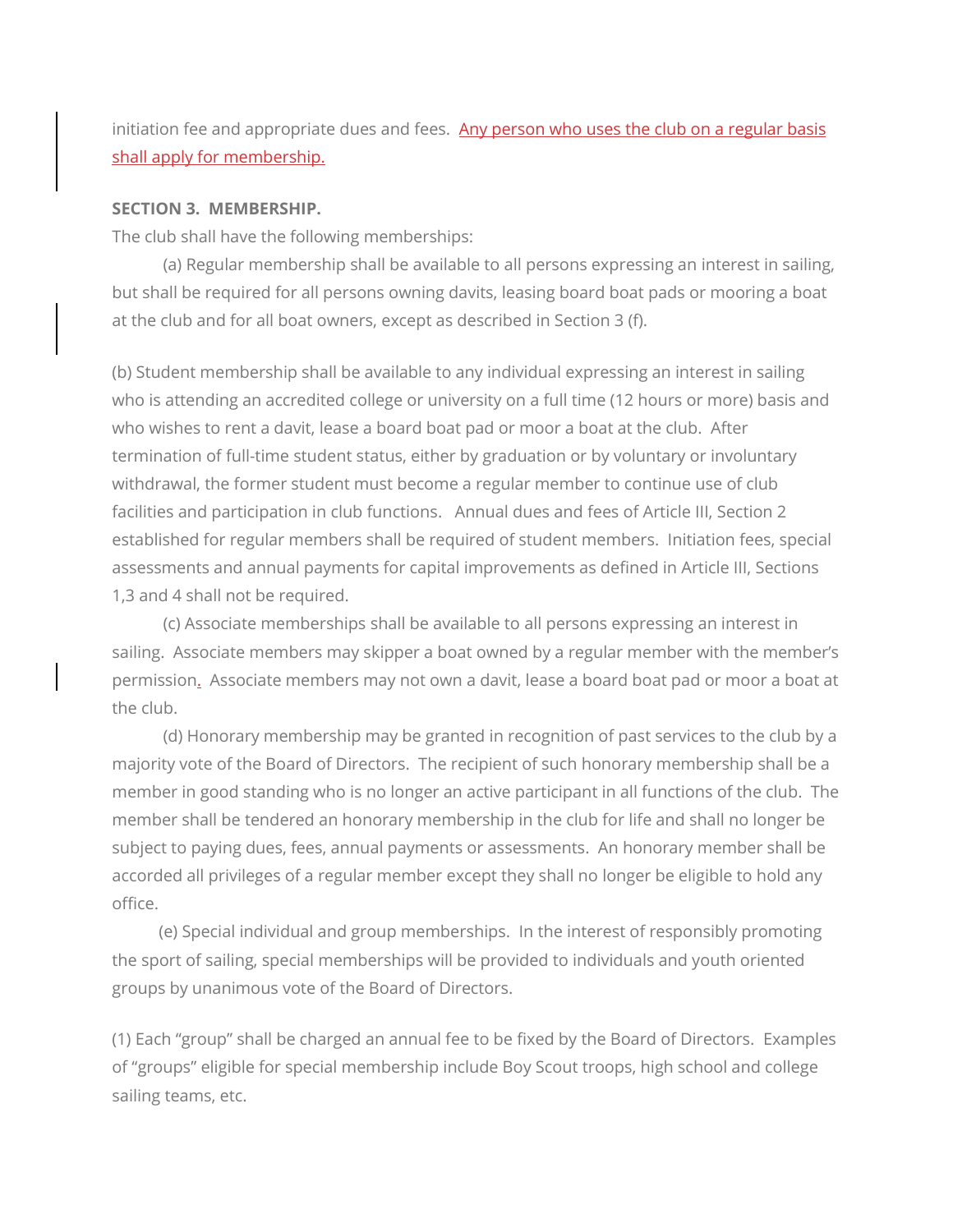(i) Each "group" must provide the club the names of its adult leaders who will be responsible for all actions of its members. Other than the special member fee, the "group" and all its members will be treated as a single entity regarding adherence to all the by-laws for maintaining membership.

(ii) "Groups" are not eligible to hold any office.

(iii) Members of special membership "groups" , including adult leaders, shall not be allowed to use the club facilities in any way other than in their official capacity with the "group" without applying for and receiving regular or associate membership

(2) Special individual memberships of limited duration may be granted by unanimous vote of the Board of Directors to a sailing instructor engaged with one of the club's sailing education programs or to a sailor who is a member of a club affiliated youth sailing team. Dues, fees and duration of memberships for persons granted special memberships will be fixed by the Board of Directors. These special memberships shall be accorded all the rights, privileges and other obligations of an associate membership.

 (f) Membership in an affiliate club shall be recognized to allow periodic participation in club activities. To encourage participation by and to promote growth of developing one design fleets, or to sustain one design sailing fleets, the club shall recognize individual members in good standing from sailing or yacht clubs outside White Rock Lake-Lake. Affiliate club members shall be allowed the privilege of participating in Joint Lake Racing Program and in club social events. Ownership or leasing of club davits or board boat pads and club voting privileges are not allowed.

 (g) CSC Alumni status may be granted to a member who has moved away from the area but would still like to receive club mailings. This is not a membership classification. It is available only to those members who have left the club in good standing, and is not subject to paying dues, fees, payments or assessments. Ownership or leasing of club davits or board boat pads, moorings, and club voting privileges are also not allowed.

#### **SECTION 4. APPROVAL.**

No applicant shall become a member of the club until the **application** has been approved by the majority vote of the Board of Directors. Notice of approval or rejection of each applicant shall be made by the Membership Committee in such form and manner as the commodore shall direct.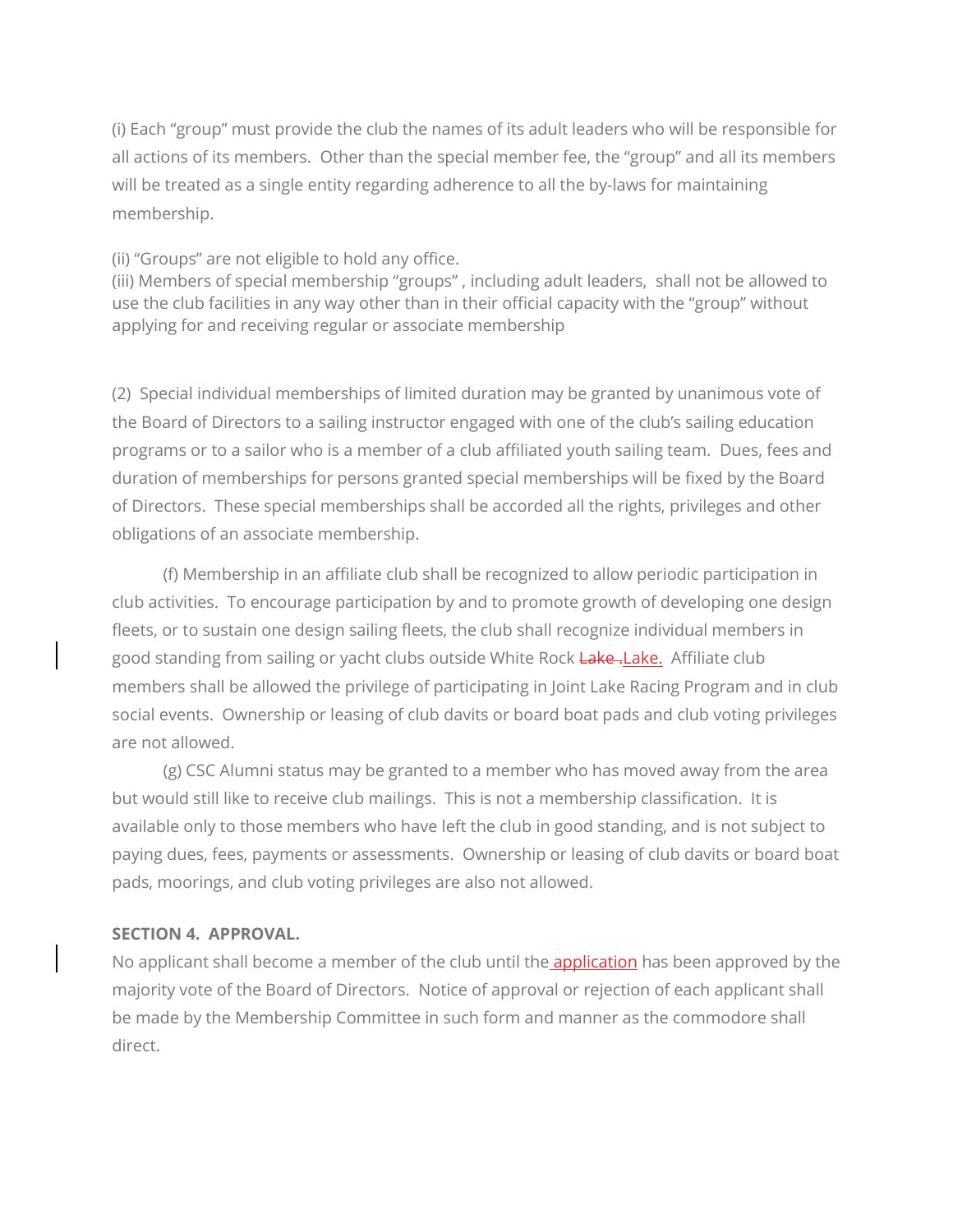### **SECTION 5. NOTIFICATION.**

On the approval of an applicant, the Membership Committee shall notify the person in writing of the fact. Upon compliance with all the terms and conditions, the applicant will be sent a membership card, key and/or lock combinations, roster of membership and a copy of these bylaws, and the person's name shall be duly entered on the rolls of the club.

## **SECTION 6. SUSPENSION.**

Any member may be suspended for sufficient cause by the majority vote of the Board of Directors. The term "sufficient cause" shall include, but not be limited to, one or more of the following acts or omissions:

 (a) Failure to make payment in full of all dues, assessments, fees, etc., within thirty (30) days following the due date.

(b) Failure to maintain davit in good repair and a safe, usable condition.

 (c) Allowing a davit or boat pad to remain empty, or using a boat davit or boat pad solely for the storage of a boat that is not sailed.

(d) Failure to maintain boat in clean, safe and seaworthy condition.

 (e) Unsportsmanlike conduct on, or about the club premises, while participating in club sanctioned events, or while representing the club at a remote site event.

 While under suspension a member shall forfeit all rights and privileges of the club. The determination as to the sufficiency of cause for suspension shall be final.

## **SECTION 7. EXPULSION.**

Any member may be expelled by the majority vote of the Board of Directors for one or more of the following acts or omissions. Expulsion shall result in the member being dropped from the rolls of the club and forfeiture of rights and privileges of the club.

 (a) Failure to make payment in full of all dues, assessments, fees, etc. within thirty (30) days after notification of suspension under Section 6(a).

 (b) Failure to comply with all requirements specified by notification of suspension for sufficient cause under Section 6 within thirty (30) days after notification.

 (c) Associate members failing to make payment of all dues, assessments, fees, etc. within 30 days following the due date may be expelled from the club, without prior suspension or notice, by the majority vote of the Board of Directors.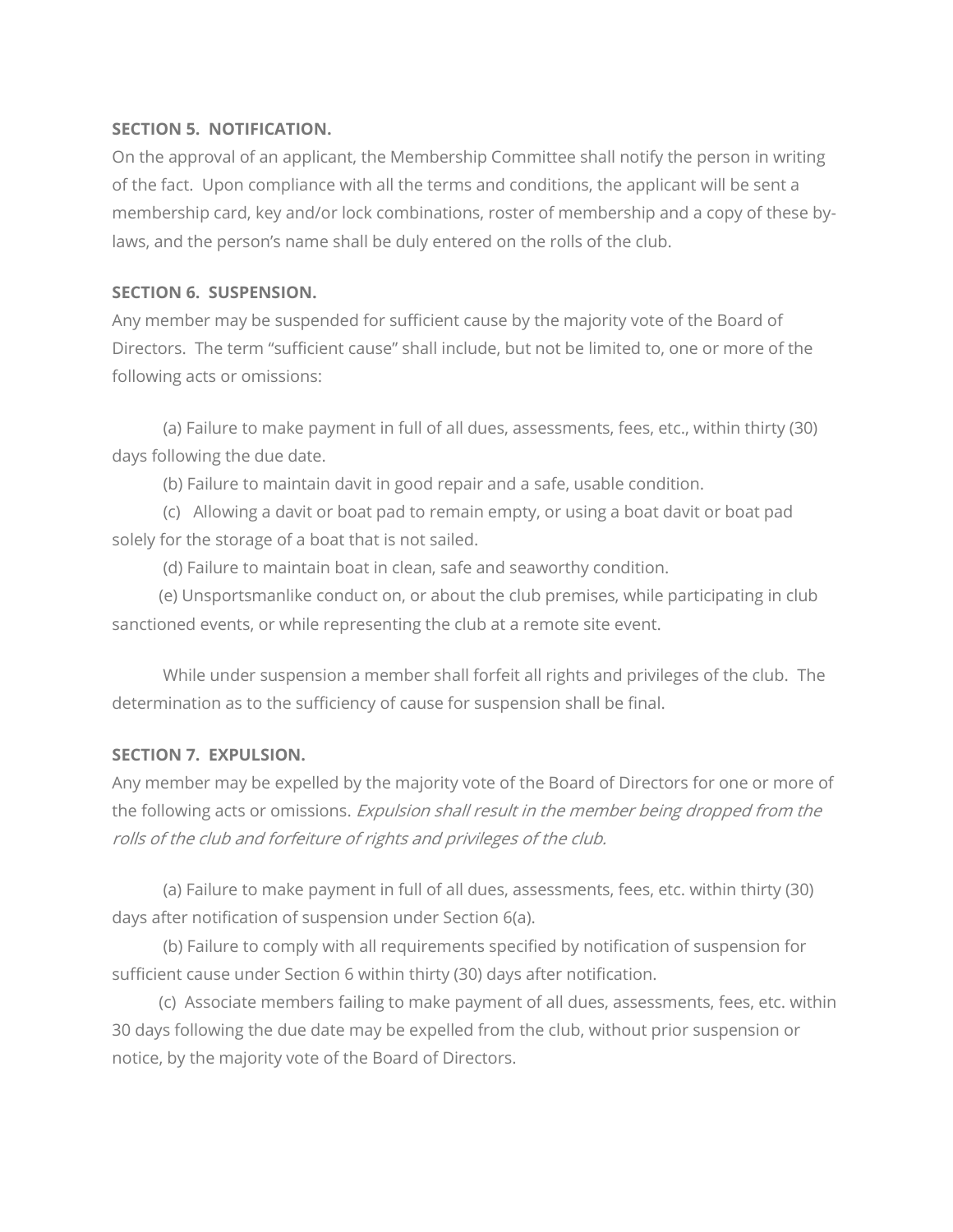#### **SECTION 8. RESIGNATION AND REINSTATEMENT.**

 (a) Any membership may be forfeited by voluntary withdrawal by notifying the Secretary and the Rear Commodore, Membership Committee in writing. No resignation shall become effective until all indebtedness to the club has been paid by such resigning member.

 (b) A member in good standing who has resigned may be reinstated upon approval of the person's application by the majority vote of the Board of Directors, and by paying the current dues, fees, other annual payments, and assessments. A member who has been suspended for an indebtedness to the club shall be reinstated when the debt has been paid. A member who has been suspended for a "sufficient cause" other than an indebtedness to the club shall be reinstated when the "sufficient cause" has been corrected to the satisfaction of the Board of Directors. An expelled member may be readmitted upon the majority vote of the Board of Directors, and payment of any indebtedness to the club and the current dues, fees, other annual payments, and assessments and a new initiation fee.

#### **SECTION 9. DAVIT OWNERSHIP.**

 (a) No davit shall be owned outright by a person who is not a regular member of the club. A davit owner shall not rent, loan, or otherwise make available the davit to an individual who is not a regular member in good standing of the club, except on a singular occasion.

 (b) A davit owner shall not rent, loan, or otherwise make available the davit for an extended period of time (no more than 60 days) without written notification to the Registrar of Davits.

 (c) If a non-member or student member or associate member acquires a davit contrary to the restriction on ownership specified in sub-section (a) and (b) above, the Board of Directors may at its discretion provide such non-member or student member or associate member the opportunity for Club membership in accordance with Sections 1 through 5 of Article II of these by-laws.

 (d) If such non-member or student member or associate member fails to file an application for membership within 30 days after notification of the club, or if the person's application for membership is not approved, the Board of Directors shall initiate actions for the sale of the davit in accordance with Section 10 of Article II of the by-laws specifying the procedure for the sale of davits by members who cease to be members through resignation or expulsion.

 (e) A single membership shall not own, rent, or otherwise have possession and use of more than two (2) davits.

 Limitations to boats stored in davits and davit construction standards shall be established by the board of directors and outlined in the document "Current Standards for Davits and Pads"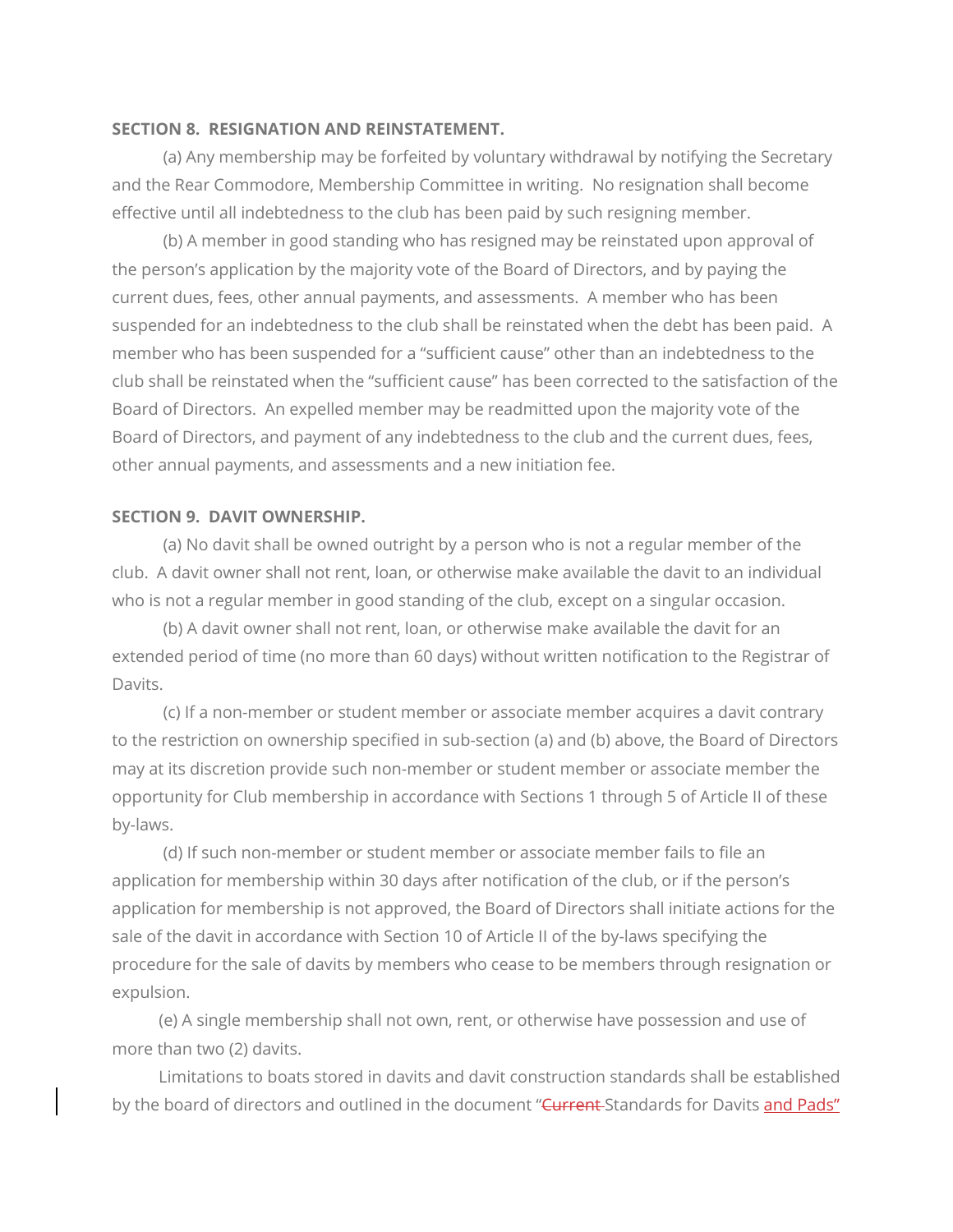(g) Keel boats shall be stored only in davits built to the Keel Boat Davit specification outlined in the "Current-Standards for Davits and Pads" document and located in specific Keel Boat Davit areas specified by the board of directors.

(h) Deleted.

 (i) Storage of private gas or other hazardous materials on club property shall be prohibited.

 (j) Privately owned equipment shall not be stored in common areas of the club for longer than 24 hours without the consent of the Rear Commodore of Piers.

 (k) Privately owned equipment shall cause no damage to club, or other members, property.

 (l) The finger pier between davits on the hoist wheel side, along with the davit itself, are the responsibility and liability of the davit owner.

(m) Fleet owned davits must be used and maintained by the fleet in accordance with the standards set by the bylaws. The fleet captain will be considered the responsible party for the davit. If the fleet chooses to sell its davit(s) it must do so in accordance with the bylaws and may retain the proceeds. In the event that the fleet dissolves, splinters, does not maintain the davit, or is no longer recognized as an established fleet by the Board, ownership of the davit(s) will revert to the Club and will be sold to members on the priority list or by auction in accordance with the bylaws and the Club will retain the proceeds.

#### **SECTION 10. SALE OF SLIP AND DAVIT.**

 (a) If a member who owns a slip or davit ceases to be a member through resignation or expulsion, that person shall have the right to arrange for a sale of such property for a period of 60 days after that person ceases to be a member. After the 60 day period the former member's right to arrange sale is terminated. The former member shall notify the Davit Registrar before the expiration of the 60 day period of any sale. Such sale may be made only to a regular member in good standing (providing the sale does not result in the purchaser owning more than 2 davits), including any person who becomes a regular member within 30 days of davit purchase. It is the purchaser's responsibility to apply for membership; if regular membership is not obtained within the 30 day time period, the sale of the davit is considered null and void.

 (b) If no sale of the slip or davit is made within 60 days following the owner's ceasing to be a member or if a sale becomes null and void, the club may sell such slip or davit by auction to the highest bidder after 30 days written notice to such former member. The bidders shall be limited to regular members in good standing who currently own fewer than 2 davits; associate members and non‐members may also bid, providing they submit the applicable membership application, dues and fees to become a regular member, on the day of the davit sale.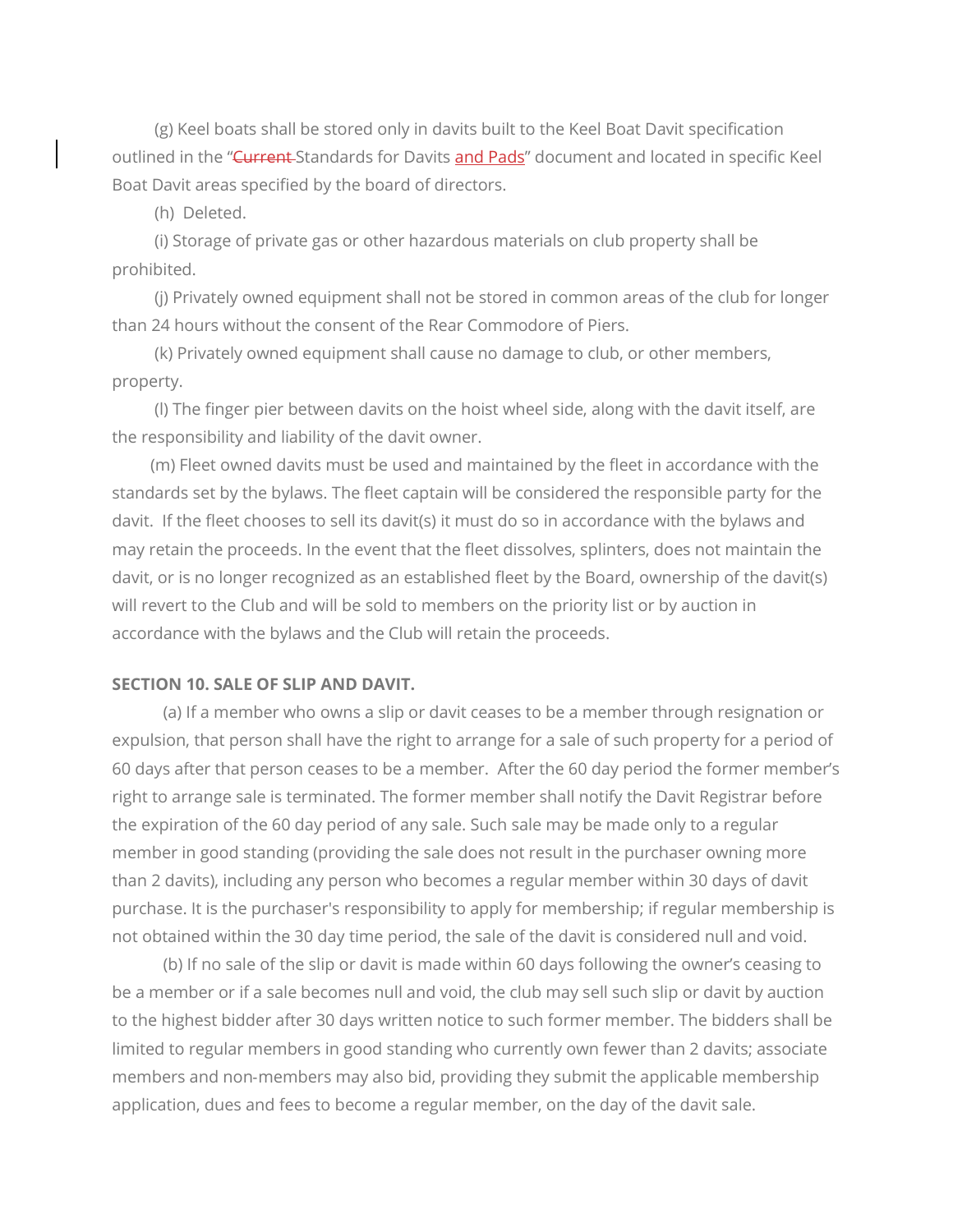(c) Notice of such auction sale shall be posted at the club facilities and club website for a period of at least 30 days prior to the auction. The proceeds of the auction sale shall be paid to such former member after the deduction of: (1) all amounts due the club by such former member and (2) 25% of the sale proceeds due to the club as auction fees.

 (d) The 30 day written notice of auction in subsection (b) to the former member and notice of auction sale in subsection (c) may occur during the 60 day period when the former member has the right to arrange sale. This will allow the club, if no sale pending, to begin the auction process immediately after the expiration of the former member's 60 day right to sale in subsection (a).

#### **SECTION 11. STORAGE OF BOATS ON BOARD PADS.**

- 
- (a) Board boats shall be stored as outlined in the "Standards for Davits and Pads" document. Board boats shall be stored as outlined in the "Standards for Davits and Pads" document.
- (b) No board pad shall be leased by a person who is not a regular or student member of the club.
- (c) Board pad space shall not transfer with a boat for sale in the event there is a waiting list for pad spaces. Said space shall transfer to the next person on the board pad priority list.
- (d) A maximum of 2 board pads may be leased by a member.
- (e) A fleet may lease a maximum of 2 board pads (fees set by the CSC Board). Additional fleet boats may be stored in the vertical racks.
- (f) If a person leasing a board pad ceases to be a regular or student member in good standing, they will have 30 days to remove their boat. After 30 days the board will dispose of said boat.
- (g) Members shall maintain their leased board pad space keeping it clear of debris and their boat in a clean, seaworthy condition and keeping their boats free of standing water.
- (h) Boats shall be secured to the board pad. Members shall maintain their boat, cradles, and/or dollies so as not to interfere with the use of or cause damage to other boats, boat pads, davits, or facilities without limitation.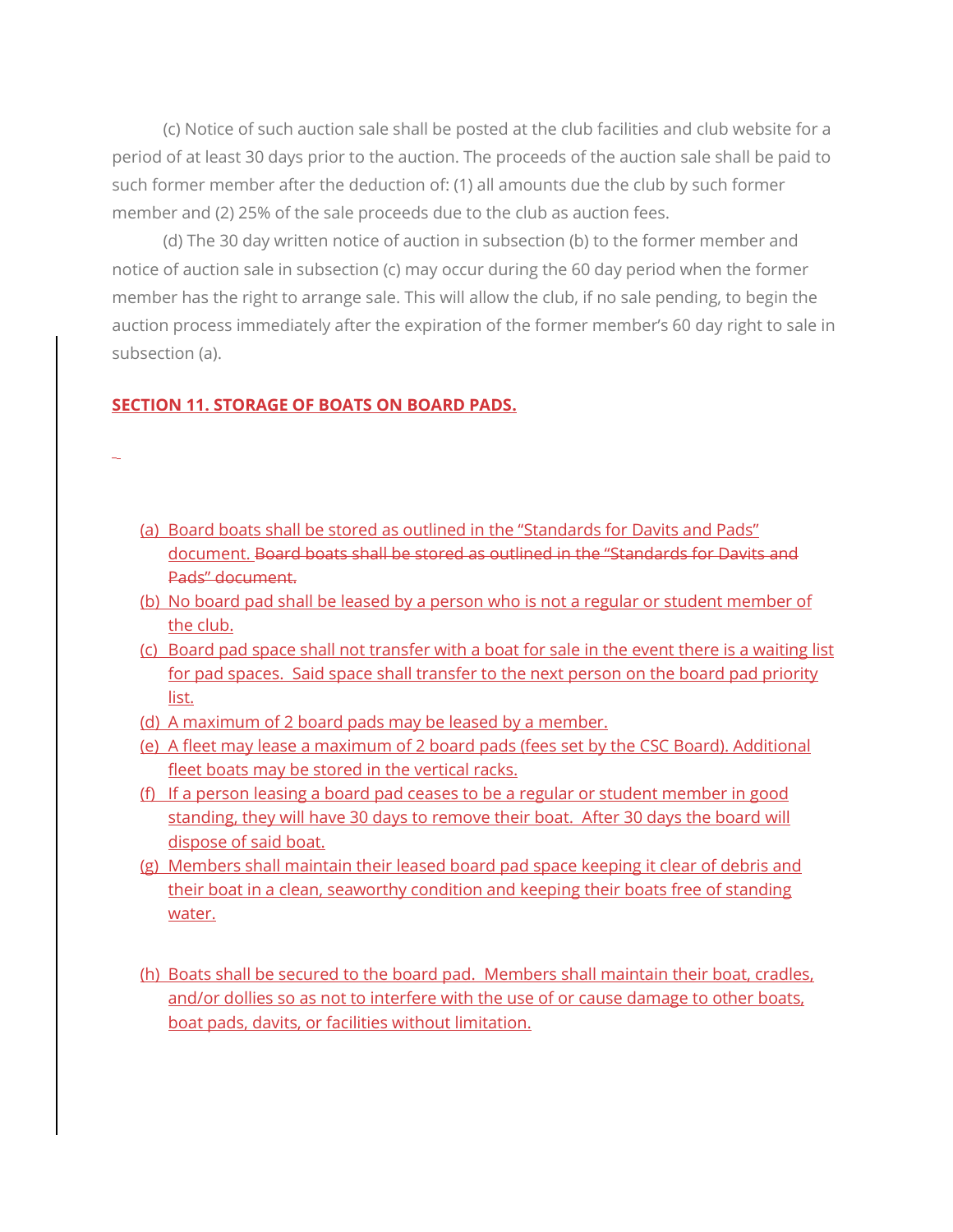## **SECTION 1112.. RECOMMENDATION OF APPLICANT.**

No member who is offering a slip or davit for sale may recommend an applicant for membership into the club who is interested in purchasing said member's slip or davit.

## **SECTION 1213. PRIORITY LIST FOR SLIP OR DAVIT OWNERSHIP AND BOARD BOAT PAD LEASES.**

(a) In establishing a member's priority for purchasing a slip or davit from the club, assuming the club has available davits to sell, the priority shall be based on the date on which the request was made in writing to the Registrar of Slips and Davits; provided that such priority shall be lost if payment is not made within 15 days after notice that such davit is available.

(b) In the event that there are no board pad spaces available, the Registrar of Davits and Board Pads shall maintain a waiting list for such spaces. Priority shall be based on the date on which the request was made in writing to the Registrar. The registrar will notify the member on the top of the priority list when space becomes available and shall pass to the next member down on the priority list if the boat is not in the space within 30 days or any applicable board pad fees are not made within 15 days from notice by the member at the top of the priority list.

## **SECTION 1314. EFFECT OF RESIGNATION OR EXPULSION.**

Upon forfeiture of membership through resignation or expulsion, all of the rights and interests of such resigned or expelled member in and to the property of the club shall cease, subject to the provisions of Section 8 (b) hereof.

#### **SECTION 1415. EFFECT OF DEATH.**

Upon the death of a member in good standing, this membership shall continue until the end of the fiscal year in which the death occurred, or should too little time remain in the fiscal year, the deceased member's estate shall be granted a reasonable time in which to dispose of deceased member's personal property. If the spouse of a deceased member so desires, he or she shall succeed to the membership without payment of a new initiation fee.

## **SECTION 1516. CARE AND MAINTENANCE OF DAVITS AND BOATS.**

Davits are to be used for securing sailboats. Thirty (30) day special event exemptions may be requested in writing from the Registrar of Slips and Davits. Members shall be responsible for:

(a) Maintaining their davit(s) in good repair.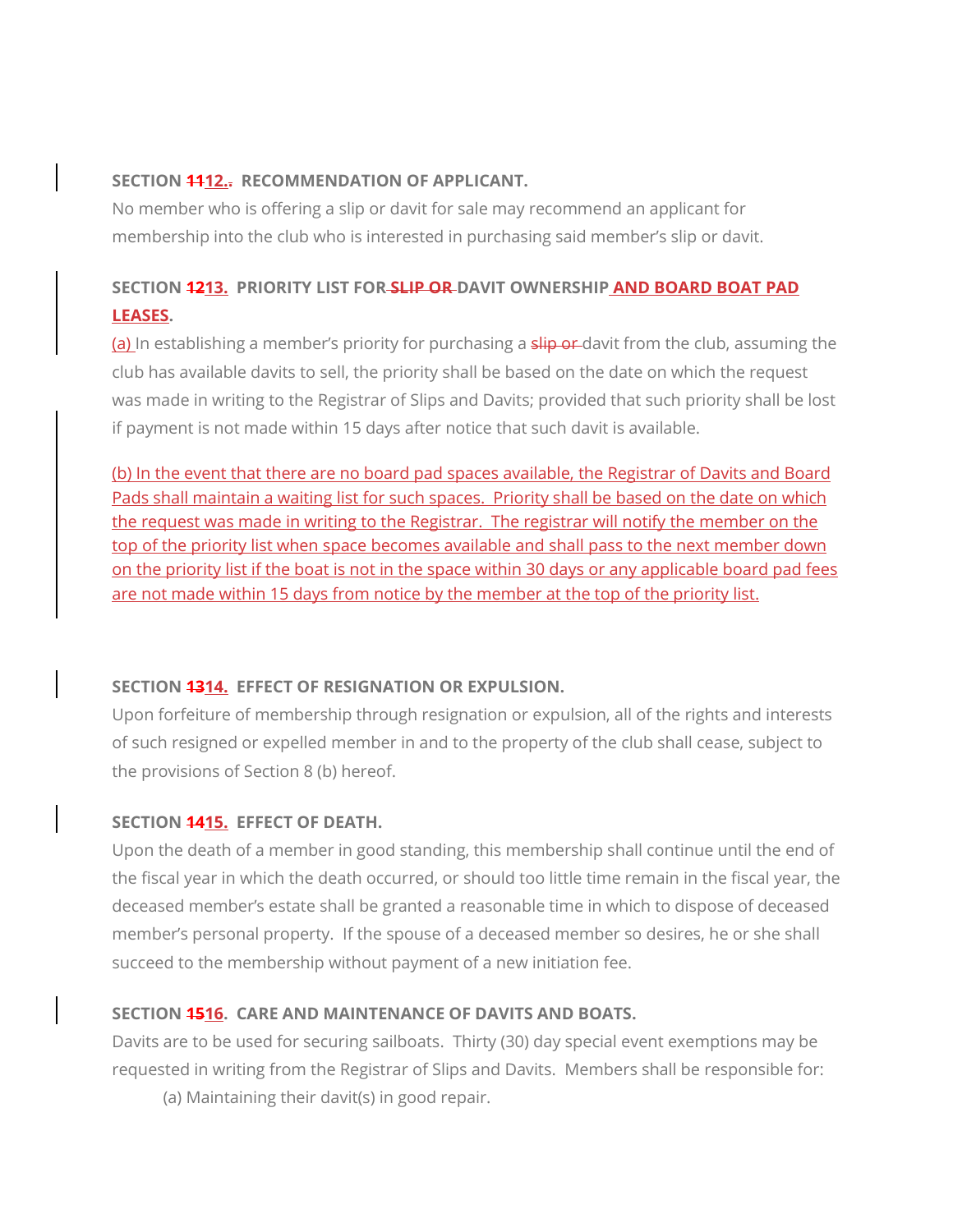(b) Securing, rigging and maintaining their davit(s) and boat(s) so as not to impose damage or risk of damage upon piers or other davits and so as not to cause interference with the use of other boats, davits and facilities, including, without limitation, keeping their boat(s) free of water and rigging their boat cradle(s) so that the cables are vertical.

 (c) Making repairs and changes in their davit(s) in accordance with plans approved by the Pier Committee.

(d) Maintaining their boat(s) in clean, safe and seaworthy condition.

 (e) Demonstrating, upon request of the Registrar of Slips and Davits, that their davit will safely lower and raise the boat kept in their davit.

#### **SECTION 1617. SECURITY OF BOATS IN SLIPS AND DAVITS.**

Boats may be secured in their slips and davits with a lock to inhibit turning of the hoist wheel. Pier Committee may, at their discretion, cut the lock referenced above in the event of a flood or other emergency.

The Pier Committee's authority in regard to the foregoing responsibilities is set forth in Section 4 of Article VI of these by-laws.

## **ARTICLE III INITIATION FEES, DUES AND FEES, ASSESSMENTS AND PAYMENTS FOR CAPITAL IMPROVEMENTS**

## **SECTION 1. INITIATION FEES.**

The initiation fee for regular, student, special groups, and associate members are to be fixed from time to time by the Board of Directors, subject to ratification by majority vote of the regular members present and voting at the regular Annual Meeting. A student or an associate member becoming a regular member shall pay the then excess of the initiation fee for regular membership over that for student or associate member respectively.

## **SECTION 2. ANNUAL DUES AND FEES.**

The annual dues and fees of the members are to be fixed from time to time by the Board of Directors of the club. Dues and fees are due and payable April 1 of each year. (See Article II, Section 6 and 7.) Dues for new members joining the club after October 1 shall be prorated to one-half (½) the annual dues.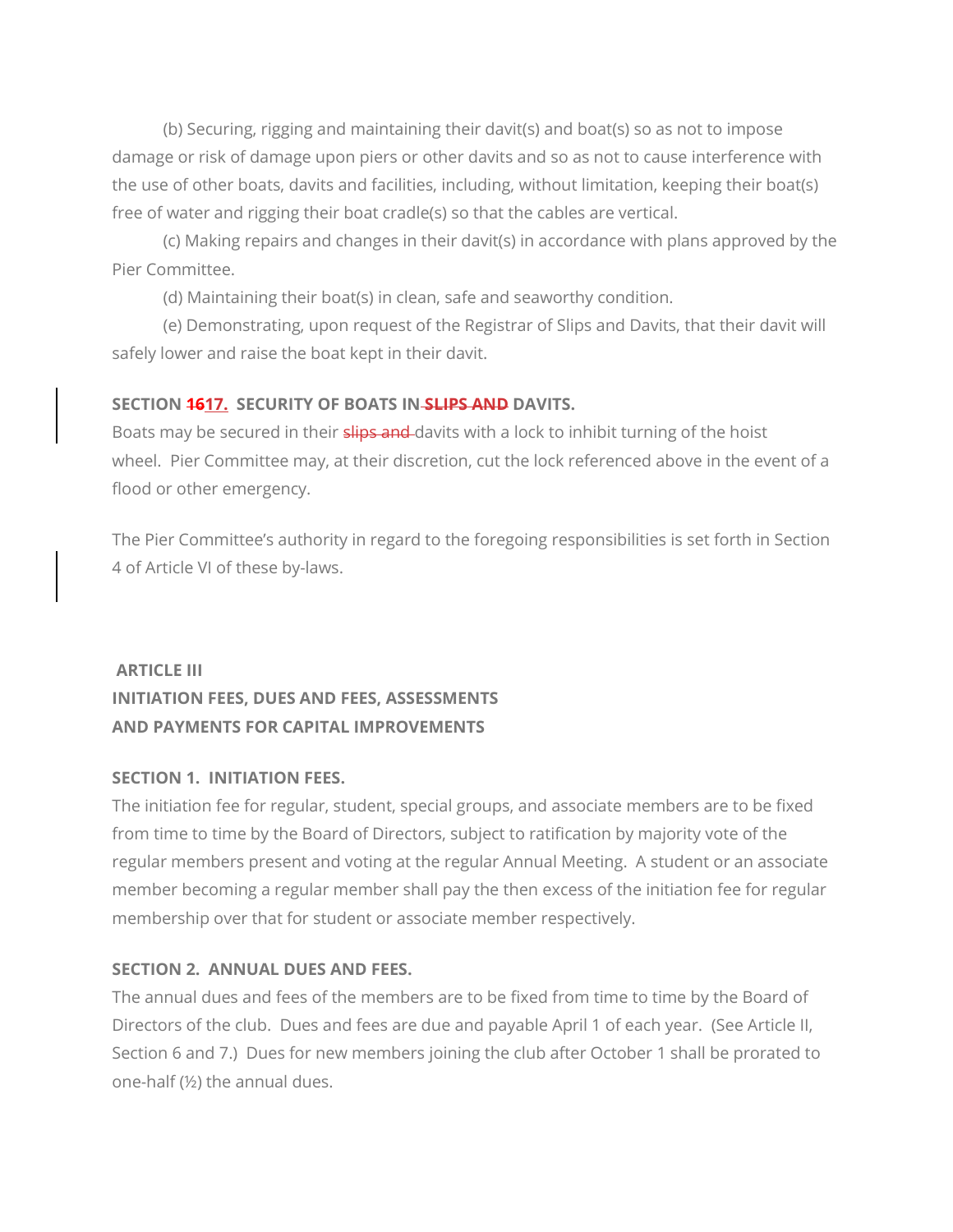## **SECTION 3. ANNUAL PAYMENTS FOR CAPITAL IMPROVEMENTS.**

An annual payment for capital improvements may be fixed from time to time by the Board of Directors of the club, subject to ratification by majority vote of the regular members present and voting at the regular Annual Meeting or at a special meeting. Such annual payments shall be due and payable April 1 of each year. Such annual payments, together with any assessment for capital improvements, shall be deposited in a bank account separate from the general funds of the club and shall be expended solely for the following purposes:

 (a) For the construction or reconstruction of any social, athletic or sporting facility of the club; or

 (b) For the construction or reconstruction of any capital addition to, or capital improvement of, any such facility; or

 (c) For furnishings or fixtures (including installation charges) for any such facility to the extent that such furnishings or fixtures are required, for reason of the construction or reconstruction described in paragraph (a) or (b) above, for the use of such facility upon completion of such construction or reconstruction.

## **SECTION 4. SPECIAL ASSESSMENT FOR CAPITAL IMPROVEMENTS.**

A special assessment for capital improvements may be made from time to time by the Board of Directors of the club in the event of an emergency not covered by funds otherwise available. Unless approved by majority vote at any meeting of the members, such assessment shall not be for an amount greater than 150% of the total annual dues and annual payments for capital improvements. The amount of any such special assessment shall be deposited to the capital improvements account described above and used solely for the same purposes as provided above, with respect to annual payments for capital improvements.

#### **SECTION 5. DISPOSITION OF INITIATION FEES AND ANNUAL DUES AND FEES.**

Initiation fees and annual dues and fees shall be used for normal operating expenses. The Board of Directors may cause a portion thereof to be added to the capital improvements fund or the emergency fund and used for the purposes described in Section 3 and Section 6 of this Article III.

#### **SECTION 6. EMERGENCY FUND.**

The Board of Directors may from time to time deposit in Certificates of Deposit, or similar insured investment, at any reputable bank or equivalent protected investment institution sums designated for an emergency fund. This fund is for repair and replacement of the piers and club capital assets occasioned by any casualty whatsoever. Expenditures shall require an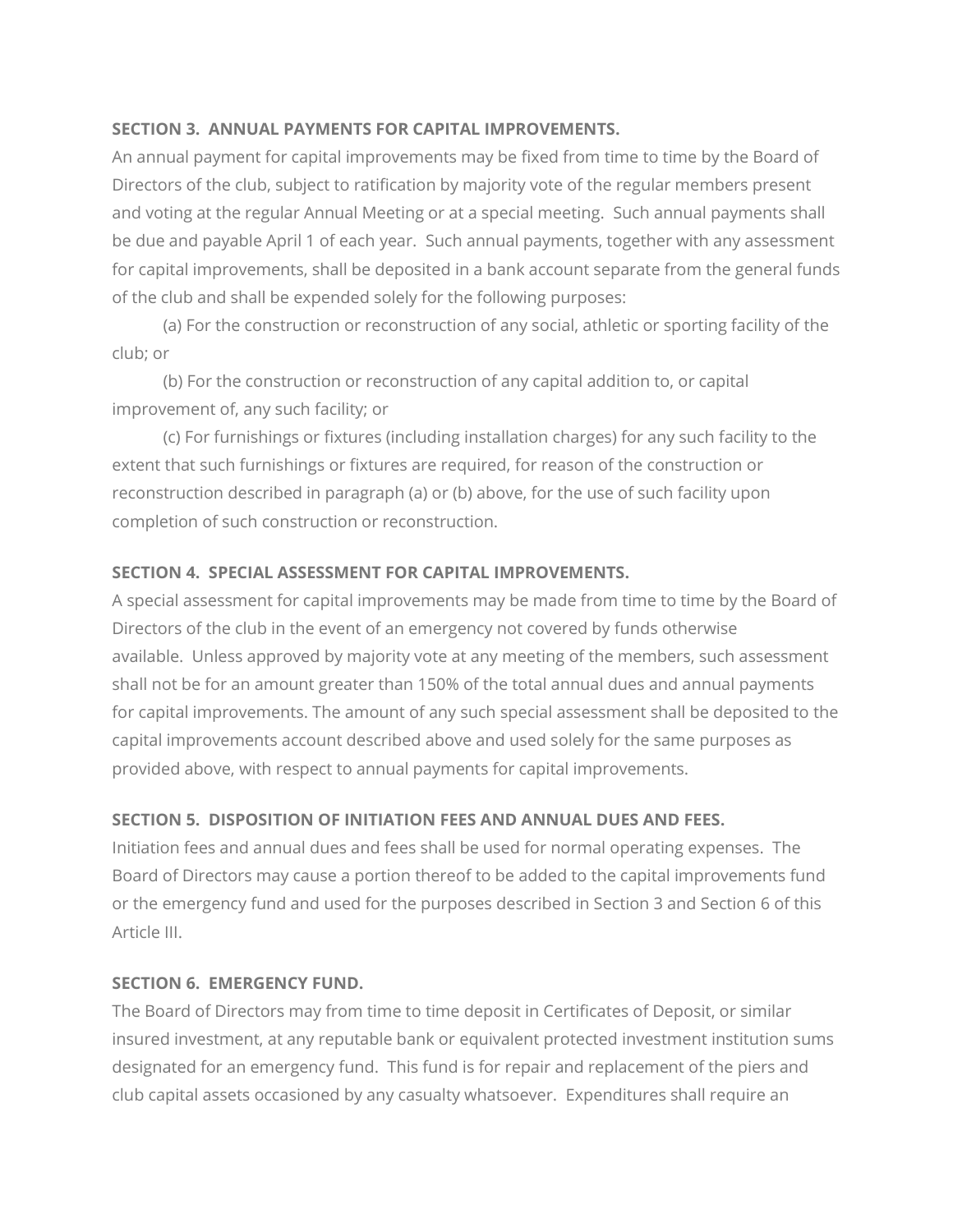affirmative vote by two thirds of the Board of Directors. Such funds, excluding interest shall not be expended for any other purpose, except upon an amendment of this provision of the bylaws.

## **SECTION 7. BOARD BOAT AND DINGHY PAD FEES.**

Leasing fees for club owned Board Boat and Dinghy Pads shall be set by the Board of Directors annually and be payable on April 1 each year. For boat pads leased after October 1 the fee shall be pro-rated to one-half (½) of the annual fee.

# **ARTICLE IV**

## **OFFICERS AND DIRECTORS**

## **SECTION 1. OFFICERS.**

The officers of the club shall be a Commodore, a Vice Commodore, six Rear Commodores, a Secretary, a Treasurer, and a Registrar of Slips and Davits.

## **SECTION 2. COMMODORE.**

The Commodore shall preside at all meetings of the club and at the meetings of the Board of Directors. The Commodore shall, with the Secretary and/or Treasurer, sign all written contracts or other financial obligations of the club except for payment of bills authorized by the Board of Directors.

## **SECTION 3. VICE COMMODORE.**

The Vice Commodore shall serve as Executive Officer and shall succeed the Commodore in the event the Commodore is unable to complete the term of office. The Vice Commodore shall assist the Commodore in the discharge of duties and in the absence of the Commodore shall act as Commodore. The Vice Commodore shall be responsible for the club race program.

## **SECTION 4. REAR COMMODORES.**

There shall be six Rear Commodores as follows:

(a) Membership (b) Pier (c) Entertainment (d) Equipment (e) Information Technology (f) Sailing Education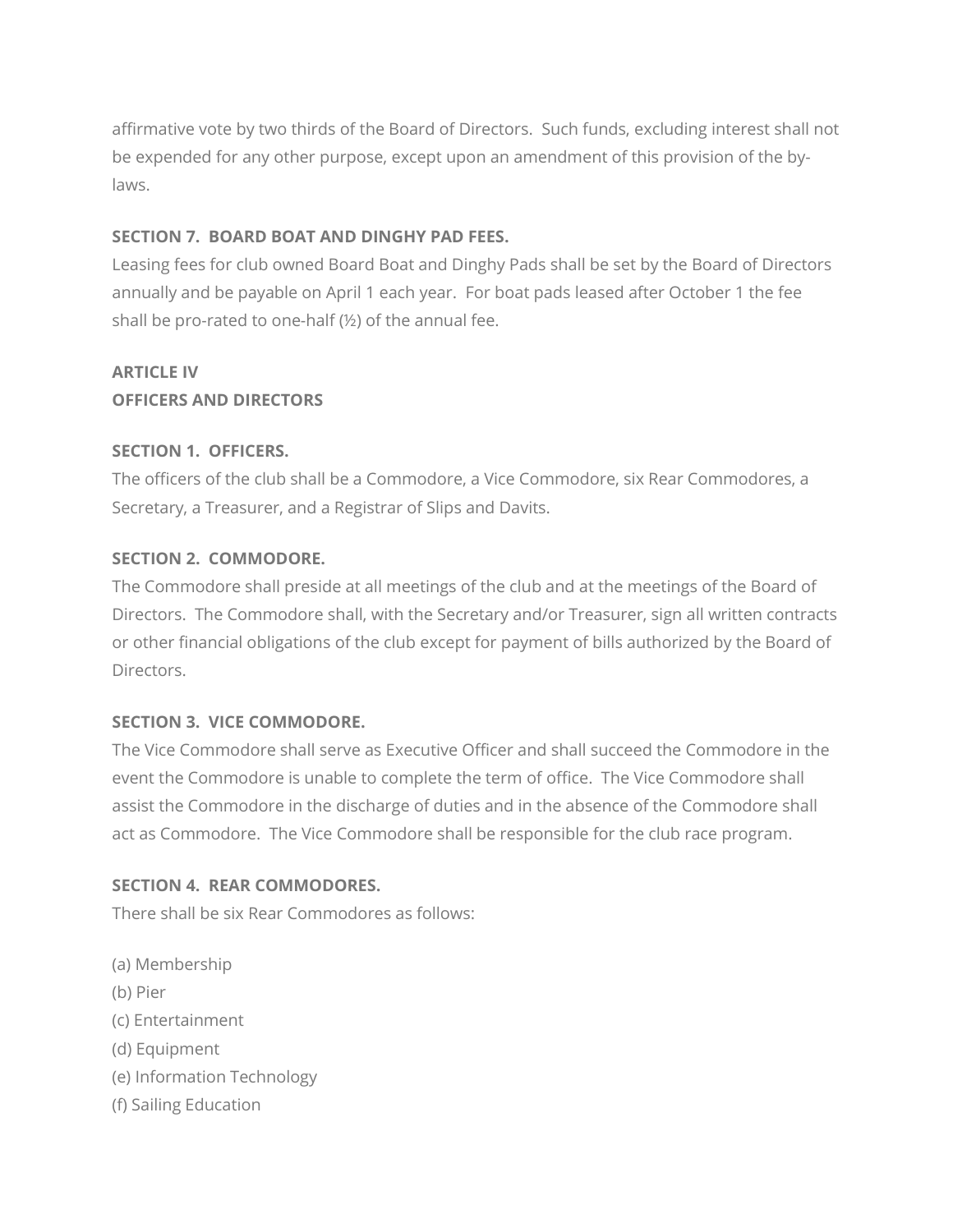The Rear Commodores shall chair various committees as described in Article VI and discharge other duties as designated by the Commodore.

#### **SECTION 5. SECRETARY.**

The Secretary shall keep the minutes of all meetings and handle all normal correspondence of the club. The offices of Secretary and Treasurer may be combined.

## **SECTION 6. TREASURER.**

The Treasurer shall receive all moneys taken in, and shall deposit them to the credit of the club in proper accounts approved by the Board of Directors. The Treasurer shall pay all bills approved by the Commodore or the Board of Directors, keep accounts of receipts and expenditures (which shall be open at all times to the inspection of any member in good standing in the club) and shall make such reports to the Board of Directors and to the membership as shall be designated from time to time by the Commodore.

## **SECTION 7. REGISTRAR OF SLIPS AND DAVITS AND BOARD BOAT PADS.**

The Registrar shall preserve a complete and up to date record of all of the owners of slips and davits at the club, and the lessees of Board Boat Pads, their address, their telephone number, and their membership status. The Registrar shall cooperate with the Secretary and the Treasurer in the enforcement of Section 10 of Article II of these by-laws, and shall be responsible for accomplishing any sale thereunder. The Registrar shall be allowed to issue individual certificates reporting the name of the owner of any specific davit shown on the records of the club, and subsequently such Registrar is authorized to issue additional certificates upon receipt of an affidavit concerning their loss or upon subsequent transfer of any davit, upon surrender of the prior certificate.

## **SECTION 8. BOARD OF DIRECTORS.**

The Board of Directors shall consist of the following voting members: Commodore, Vice Commodore, six Rear Commodores, the Secretary, the Treasurer, and the Registrar of Slips and Davits. It shall have the power to take any action on behalf of the club except where state law, the Articles of Incorporation, or these by-laws specifically require action at a meeting of the members of the club. Without limiting the generality of the foregoing, the Board of Directors shall have the power to: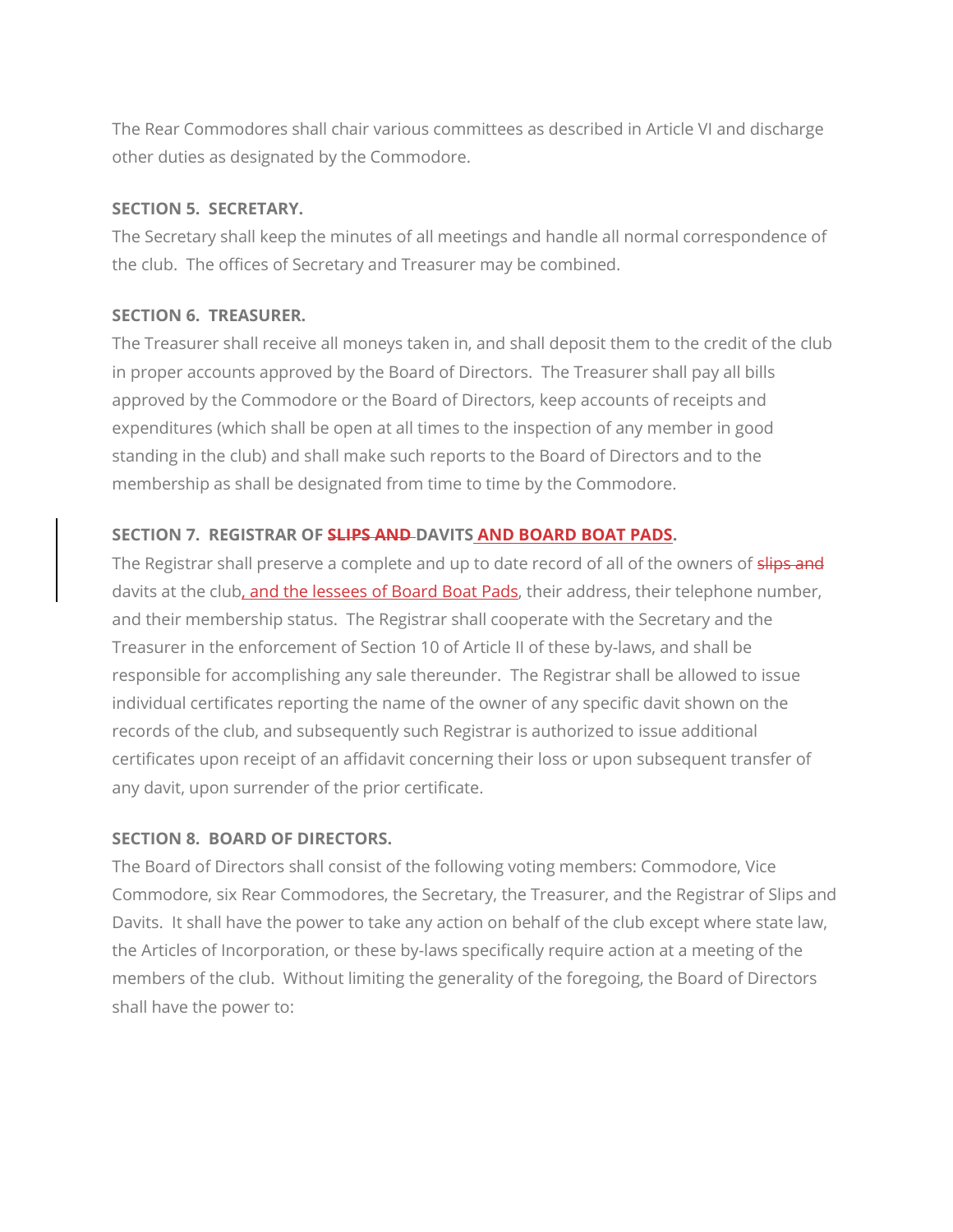- (a) Appoint special officers and committees,
- (b) Fill vacancies among the officers and its membership,
- (c) Contract business and expend funds on behalf of the club.

Six members of the Board shall constitute a quorum for the transaction of business. The Board of Directors, by resolution adopted by a majority of the Directors in office, may designate one or more committees of Directors, each of which shall consist of two or more Directors, which committees, to the extent provided in such resolution, shall have and exercise the authority of the Board of Directors in the management of the club.

## **SECTION 9. EX OFFICIO DIRECTOR.**

The immediate past Commodore of this club shall automatically become an ex officio member of the Board of Directors, to act in an advisory capacity to said Board without the power to vote.

## **ARTICLE V ELECTION OF OFFICERS**

## **SECTION 1. TERM OF OFFICE.**

All officers and directors shall serve for a term of one year, or until successors are installed. Officers and directors shall be installed at the regular Annual Meeting.

## **SECTION 2. ELECTION LIMITATIONS.**

Only regular members in good standing for a minimum of one year prior to date of election, or their spouses, may be elected as club officers.

## **SECTION 3. NOMINATION.**

The Commodore, prior to the regular Annual Meeting, shall appoint a Nominating Committee that shall nominate a candidate for each office in the club. The committee may nominate one candidate for the office of Secretary-Treasurer at the direction of the Board of Directors. Nominations may also be received from the floor at the time of the regular Annual Meeting, to be voted on at that time, provided the nominated member has expressed a willingness to serve.

## **SECTION 4. ELECTIONS.**

Elections shall be by voice vote, and it shall take a majority vote of the regular members present to elect officers.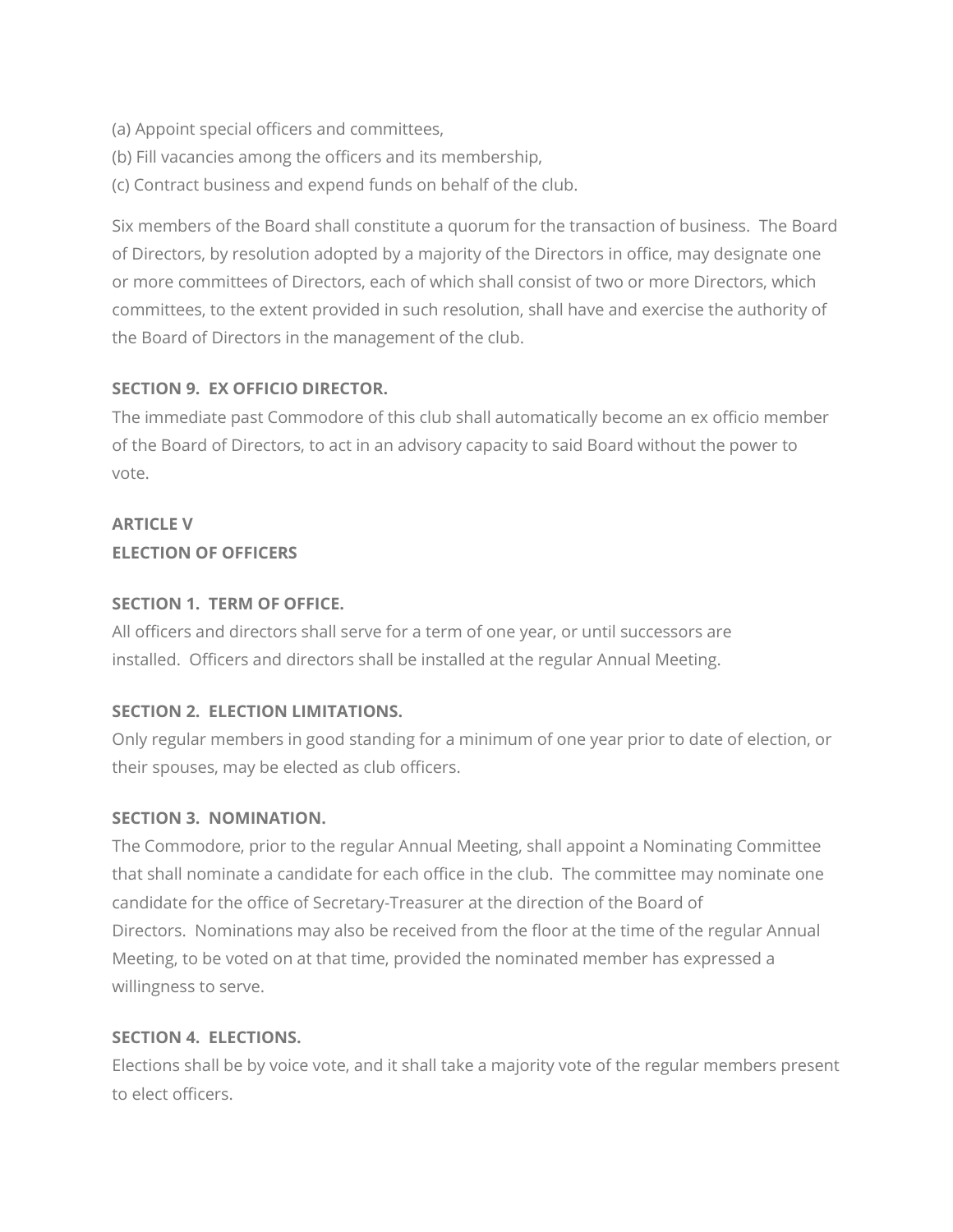## **SECTION 5. IMPEACHMENT.**

Any officer may be removed from office by a petition signed by at least two thirds of the members in good standing, and said petition shall be presented to the Board of Directors.

## **ARTICLE VI COMMITTEES**

## **SECTION 1.**

The provisions of this Article VI relate only to the committees that are not to exercise Board powers. See Section 8 of Article IV for provisions as to committees of the Board of Directors. Standing committees shall include the following: Race, Membership, Pier, Entertainment, Junior Sailing, Equipment, Information Technology, Sailing Education and Audit.

## **SECTION 2. RACE COMMITTEE.**

The Race Committee shall be appointed and chaired by the Vice Commodore and shall be guided by the United States Sailing Association Rules. The Race Committee shall make arrangements for all races conducted by the club and notify the membership. It shall specifically conduct a championship series in which the J. Maurice Martin Memorial Trophy shall be awarded to the championship skipper of the club. It shall keep records of all race results, showing order of finish of those completing each race and status of all other participants.

#### **SECTION 3. MEMBERSHIP COMMITTEE.**

The Membership Committee shall be appointed and chaired by said Rear Commodore and shall include the Registrar of Slips and Davits. It shall be responsible for soliciting new members, sending out membership renewal statements, processing all membership applications and maintaining a club roster.

#### **SECTION 4. PIER COMMITTEE.**

The Pier Committee shall be appointed and chaired by said Rear Commodore. It shall have full charge of the piers, dinghies, and all club facilities and equipment except for Race and Information Technology Committees equipment. It shall assign all positions or locations for slips and davits and shall approve the adequacy of such installations or other additions to the piers. It shall have the power to beach yachts after formal notice to owners of improper or insecure moorings, installations or faulty equipment, or yachts causing an excessive burden to the pier or adjacent slip or davit. Such formal notice shall be given five days before beaching in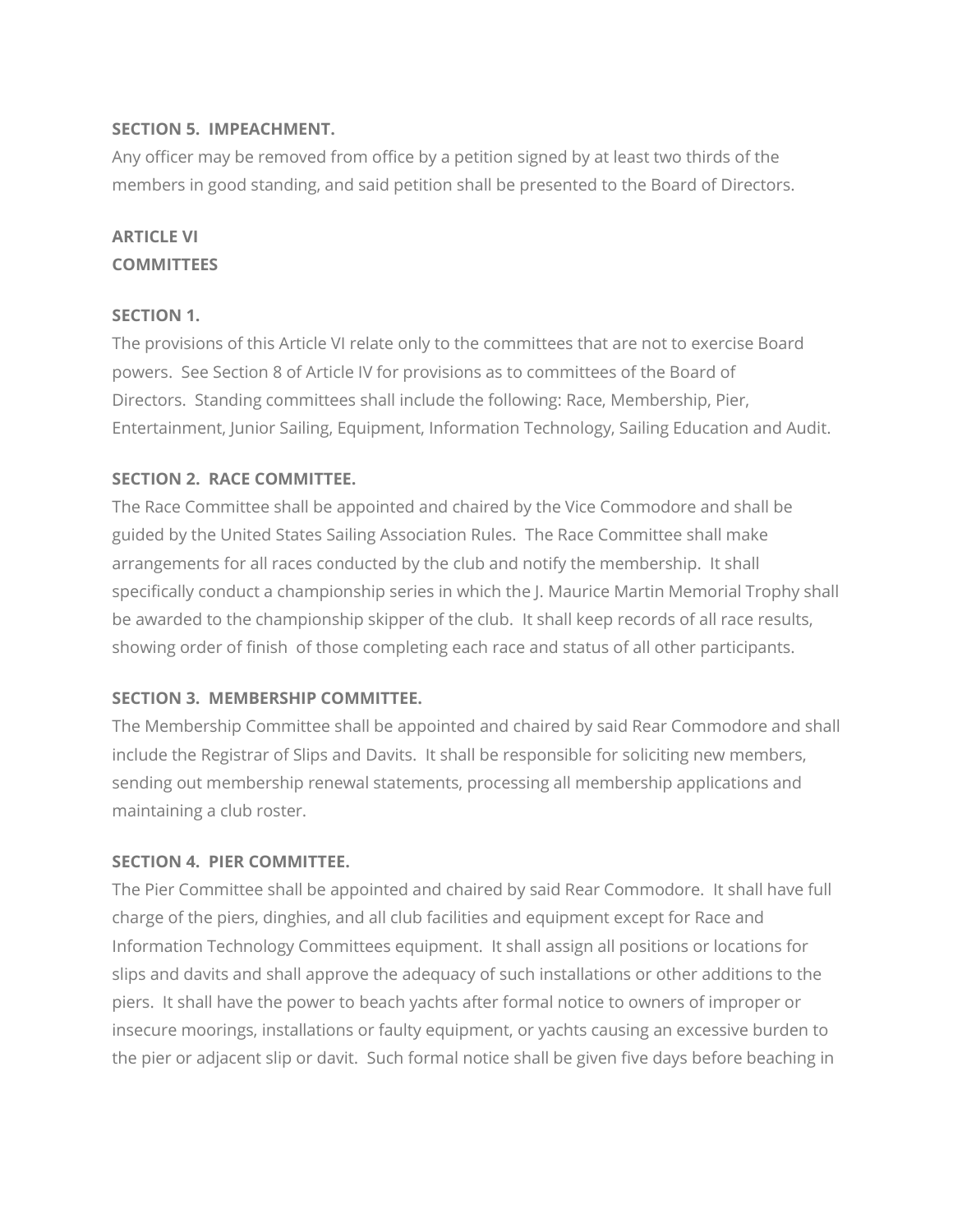the case of an improperly moored boat and thirty days before beaching in the case of an improperly rigged or maintained davit.

## **SECTION 5. ENTERTAINMENT AND PUBLICITY COMMITTEE.**

The Entertainment Committee shall be appointed and chaired by said Rear Commodore. It shall make arrangements for all social functions of the club. It shall make arrangements for meeting space and provide refreshments as required. It shall provide a Telephone Committee for the purpose of reminding club members of special events and meetings. It shall also handle publicity for major activities of the club.

## **SECTION 6. JUNIOR SAILING COMMITTEE.**

The members and chair of the Junior Sailing Committee shall be appointed by the Rear Commodore for Sailing Education. The Committee shall include at least one (1) junior member of the club. The Committee shall organize, promote, and carry out a Junior Sailing Program that includes conducting basic sailing classes and sponsoring junior sailing events.

## **SECTION 7. EQUIPMENT COMMITTEE.**

The Equipment Committee shall be appointed and chaired by said Rear Commodore. It shall have full charge of all racing equipment and be responsible for the maintenance of such equipment.

## **SECTION 8. INFORMATION TECHNOLOGY COMMITTEE.**

The Information Technology Committee shall be appointed and chaired by said Rear Commodore. It shall have full charge of all information technology related equipment and software and be responsible for the maintenance of such equipment and software. Information technology equipment may include, but not be limited to, club computers, routers, gateways, wi-fi, weather station, cameras, gate access system, telephones, televisions, and cable/internet. Software may include, but not be limited to, club website, database platforms, electronic communications and social media.

## **SECTION 9. SAILING EDUCATION COMMITTEE.**

The members and chair of the Sailing Education Committee shall be appointed by the Rear Commodore for Sailing Education. The Committee shall organize, promote, and carry out a Sailing Education Program that includes conducting basic sailing classes.

## **SECTION 10. AUDIT COMMITTEE.**

The members and chair of the Audit Committee shall be nominated by the Commodore and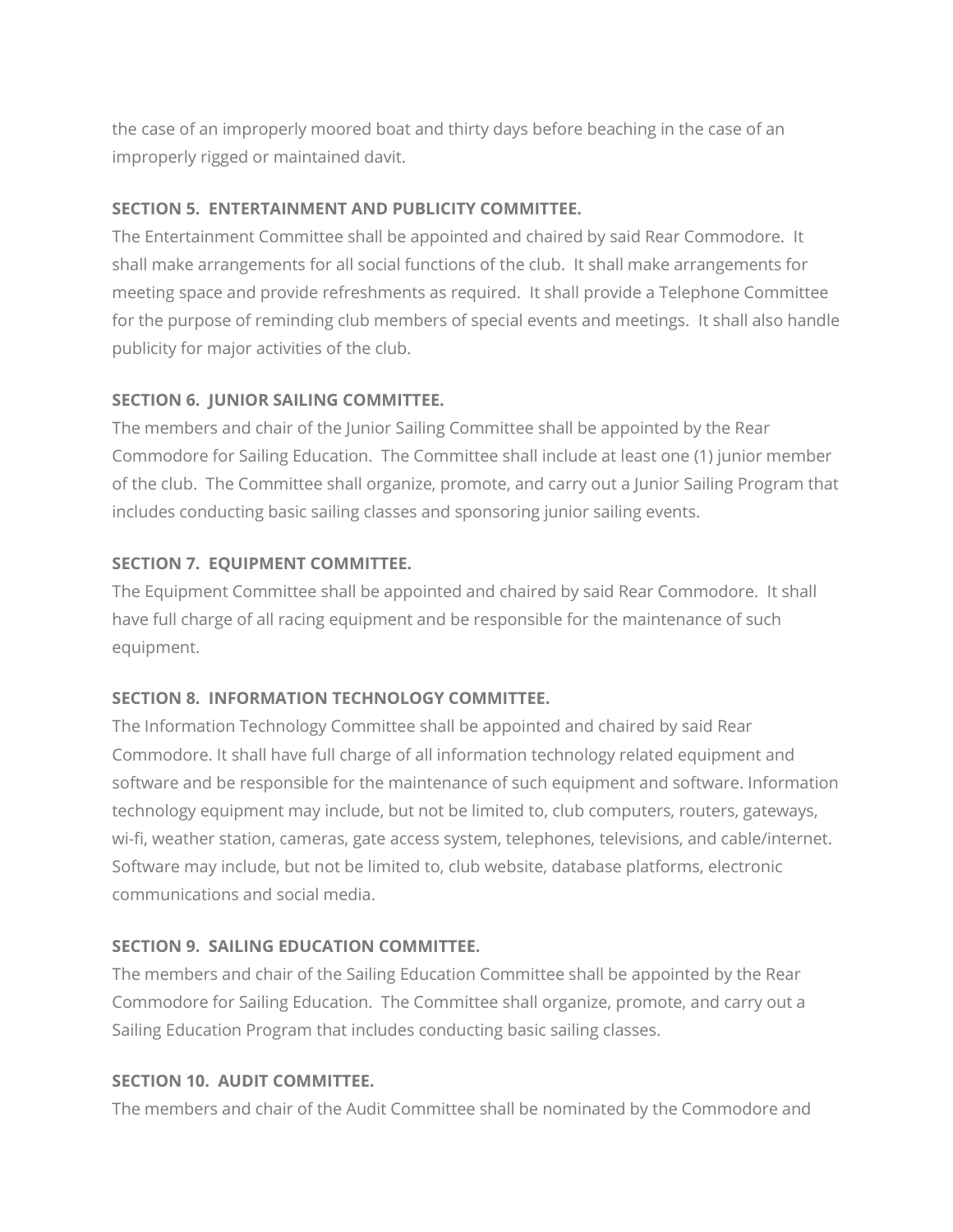approved by the Board of Directors. The Committee shall consist of three members of the club, none of whom are signers on the bank accounts. The Audit Committee will audit the financial records on an annual basis and present a report to the Board of Directors. The Audit Committee shall be appointed at the November board meeting and present their report by the following March board meeting.

## **SECTION 11. ADDITIONAL COMMITTEES**.

All committees not specifically herein mentioned shall be created and appointed by the Commodore, who shall define the duties and prescribe their powers.

## **ARTICLE VII MEETINGS**

## **SECTION 1. ANNUAL MEETINGS.**

The regular Annual Meeting of the members of the club shall be held at such time and place during the month of January as the Board of Directors may determine.

## **SECTION 2. SPECIAL MEETINGS**.

Special meetings of the membership may be held at any time as called by the Commodore or Board of Directors, or upon written petition of 10 percent of the regular members. Such petition shall be sent to the Commodore of the club, who shall forthwith call a meeting to be held within four weeks after receipt of such petition, at such time and place as the Board of Directors may designate.

## **SECTION 3. PRIOR NOTICE OF MEETINGS.**

Notice of the regular Annual Meeting and special meetings shall be mailed by the Secretary to each member of the club at least 10 days, and not more than 50 days, before such meeting, stating the time and place thereof. In the case of special meetings, the business to be transacted shall be included in the notice.

## **SECTION 4. QUORUM AND PROXIES.**

Regular members may vote in person or by proxy representative, authorized in writing, at any meeting of the membership. Ten percent of the regular members in good standing, represented in person or by proxy, shall constitute a quorum for any meeting.

**ARTICLE VIII** AMENDMENTS